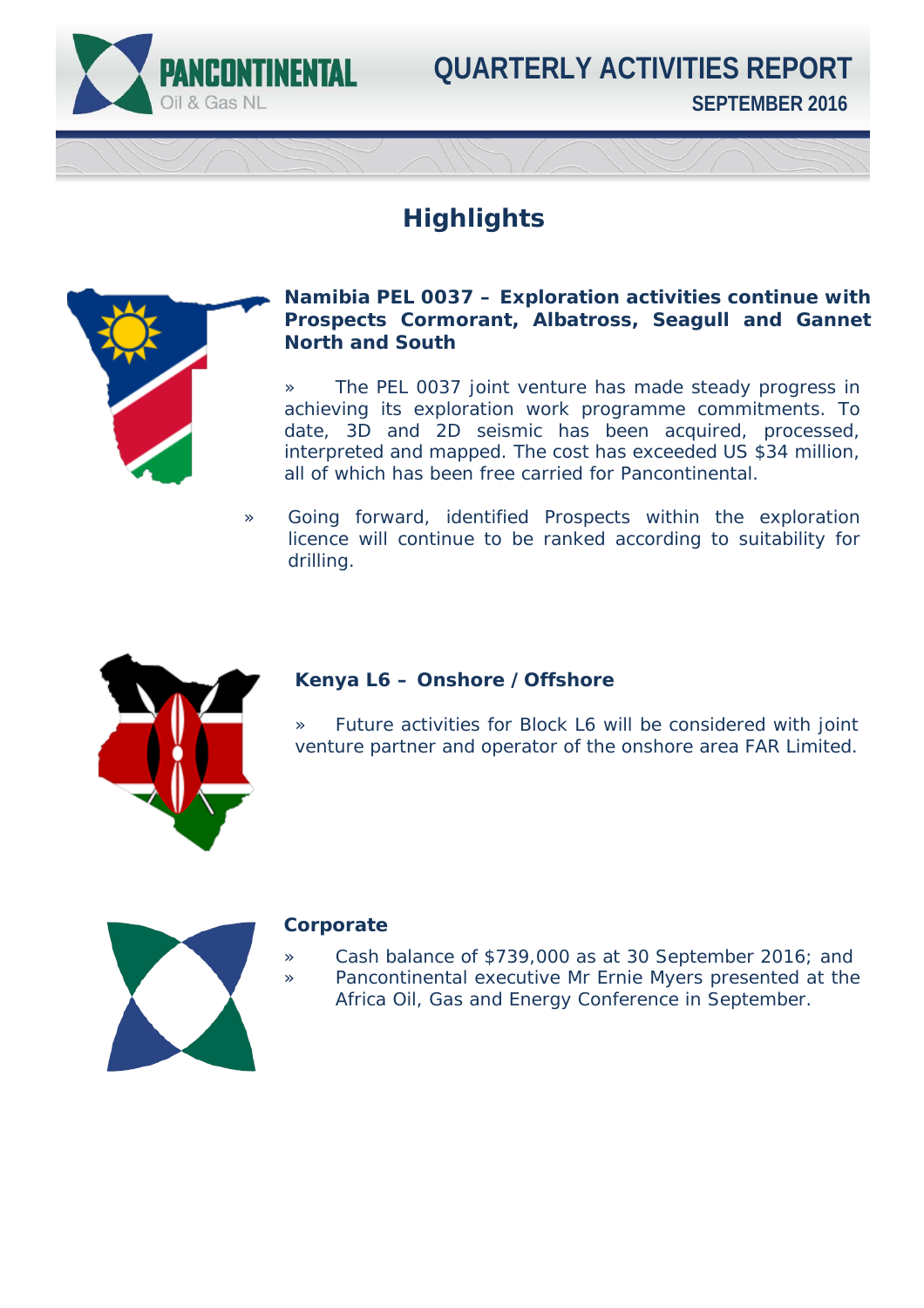**ASX Code** – PCL **Market Capitalisation** - @ 0.04 cps - \$6.8 m **Issued shares** – 1,717 million **Cash at End of Quarter** - \$739,000

## **Overview**

Pancontinental is entering a new financial year with no commitments for the current phase of its exploration programmes. This is an ideal position to find itself in at a time of tentative recovery in the industry, based on a slightly improved oil price and murmurs of activity in the sector.

The company's Namibian asset has passed initial stages of data collection and is now at the stage of selecting a drillable prospect from its inventory of Prospects confirmed by the extensive 3D and 2D seismic acquisitions covering the licence.

The farmout agreement under which Pancontinental is fully carried for this exploration period states that a well is to be drilled by March 2017, one year earlier than that required under the terms of the Petroleum Agreement signed in 2011.

The exploration team at Pancontinental is keen to see the area drilled so that their theories can be tested and hopefully prove correct.

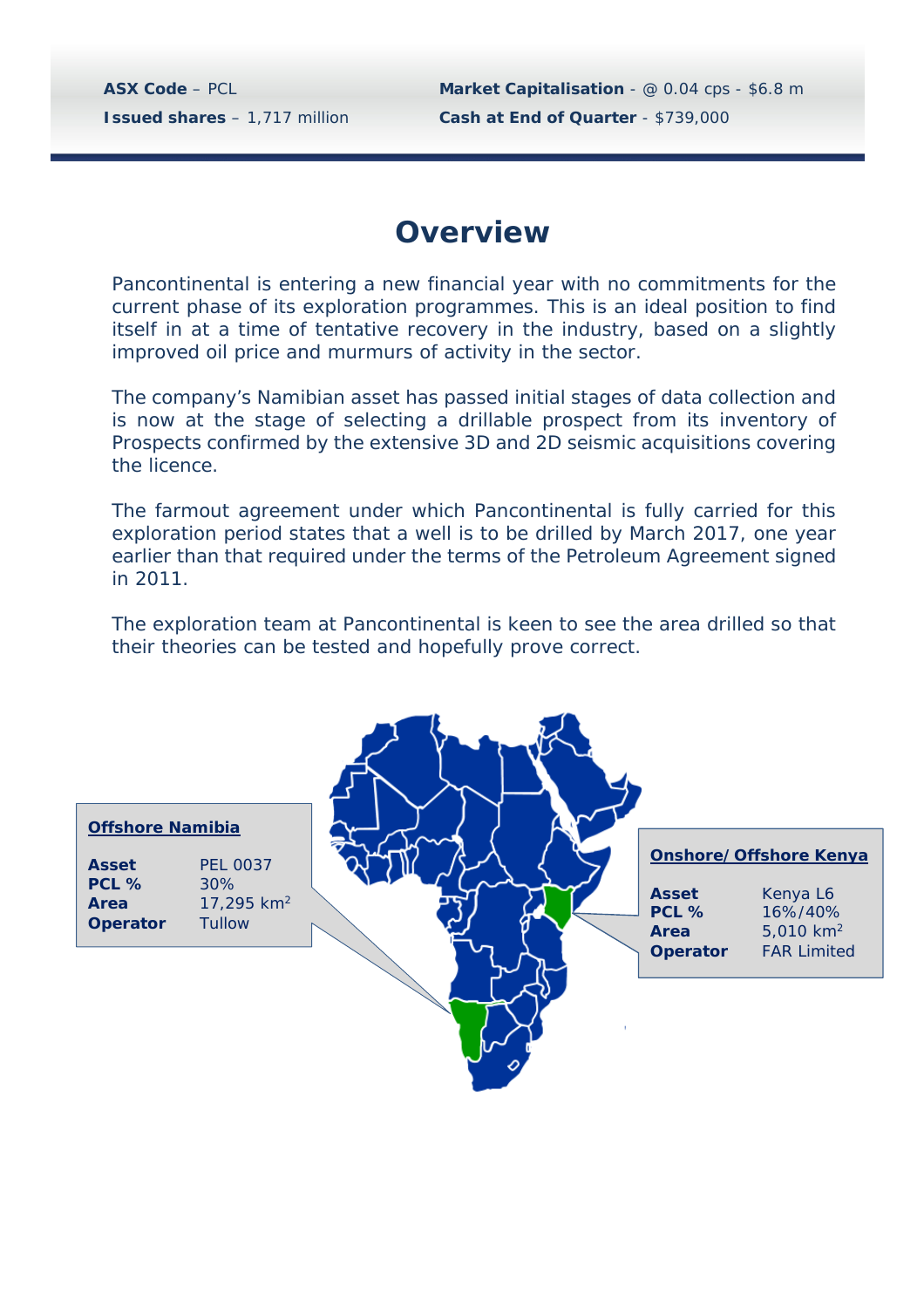## **International Projects**



#### **Namibia Offshore**

Offshore Namibia holds great exploration potential; the frontier territory is mostly unexplored, yet it holds all the elements necessary for a hydrocarbon accumulation. Namibia's offshore waters are home to basins which have been de-risked to the extent that there is evidence of working oil and gas systems.

Brazil's PetroRio (formerly HRT) made a significant discovery in 2013 by drilling the Wingat-1 well in the licence adjacent to Pancontinental's acreage. The well encountered oil and although the find was not commercial, two well-developed source rocks were found, as well as several small reservoirs saturated with oil.

The discovery opened up a new play in the area as it was the first confirmation of oil offshore Namibia.



The "Inner Graben" (a graben is a valley of land bordered by parallel faults) in the Walvis Basin is interpreted by Pancontinental to be a main regional oil generating zone and one of the most critical factors to finding commercial oil offshore Namibia. Pancontinental's PEL 0037 and PetroRio's former PEL 0023 are contiguous over the inner graben.



Oil recovered from Wingat-1 [Source: PetroRio]

The Company's current exploration blocks are 2012B, 2112A and 2113B, which are shown in red outline to the left.

The blocks are in water depths extending to 1,800m offshore Walvis Basin.

Exploration interest in Namibia is likely to grow, as it is an emerging oil and gas province. Oil and gas companies that arrived too late to East Africa will not want to be left behind in Namibia.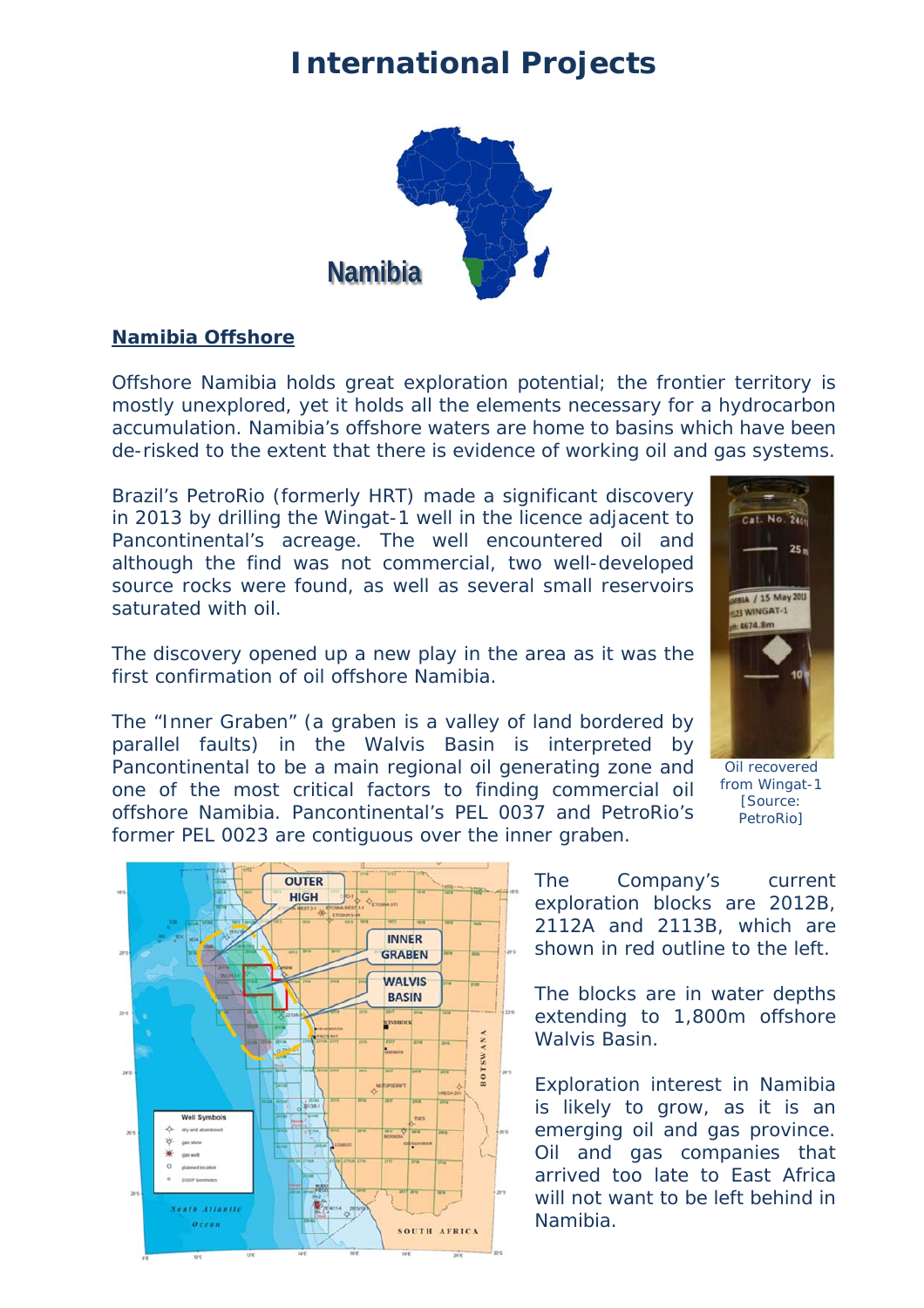### **Namibia Offshore EL 0037**

| Location:            | <b>Walvis Basin</b>                                                             |                           |
|----------------------|---------------------------------------------------------------------------------|---------------------------|
| <b>Project Size:</b> | 17,295 square kilometres                                                        |                           |
| JV Partners:         | Tullow Kudu Limited (Operator)<br>Pancontinental<br>Paragon Oil & Gas (Pty) Ltd | 65.00%<br>30.00%<br>5.00% |

### **Exploration Activity**

Pancontinental holds a 17,295 square kilometre area that sits within the Walvis Basin. A Petroleum Agreement was signed in 2011 with local partner Paragon Oil & Gas (Pty) Ltd over three blocks; 2012B, 2112A and 2113B. The country's Open Bidding System allowed Pancontinental to negotiate a favourable area after becoming familiar with the region due to its work under a former Reconnaissance Licence where prospectivity of the offshore area was uncovered.

By 2013, the joint venture had concluded its initial work programme objectives and was in a position to leverage upon its substantial holding of 95% in the project. The new venture team at Tullow Kudu Limited (a subsidiary of Tullow Oil) ("Tullow") were given the opportunity to view and analyse Pancontinental's workings to date. Based on the team's assessment, Tullow went on to farm into the project for 65% and operatorship in exchange for a proposed programme including:

- 3,000 km<sup>2</sup> of 3D seismic;
- 1,000 km of 2D seismic:
- Processing of the seismic acquisition data;
- Interpretation and mapping; and
- One exploration well.



Tullow has completed the agreed components of the work programme to date including 3D and 2D seismic, processing, interpretation and mapping.

The joint venture is now looking at determining which prospects will be high graded for the drilling campaign committed under farmout.

Image to the left: 3D and 2D seismic in the northern blocks within PEL 0037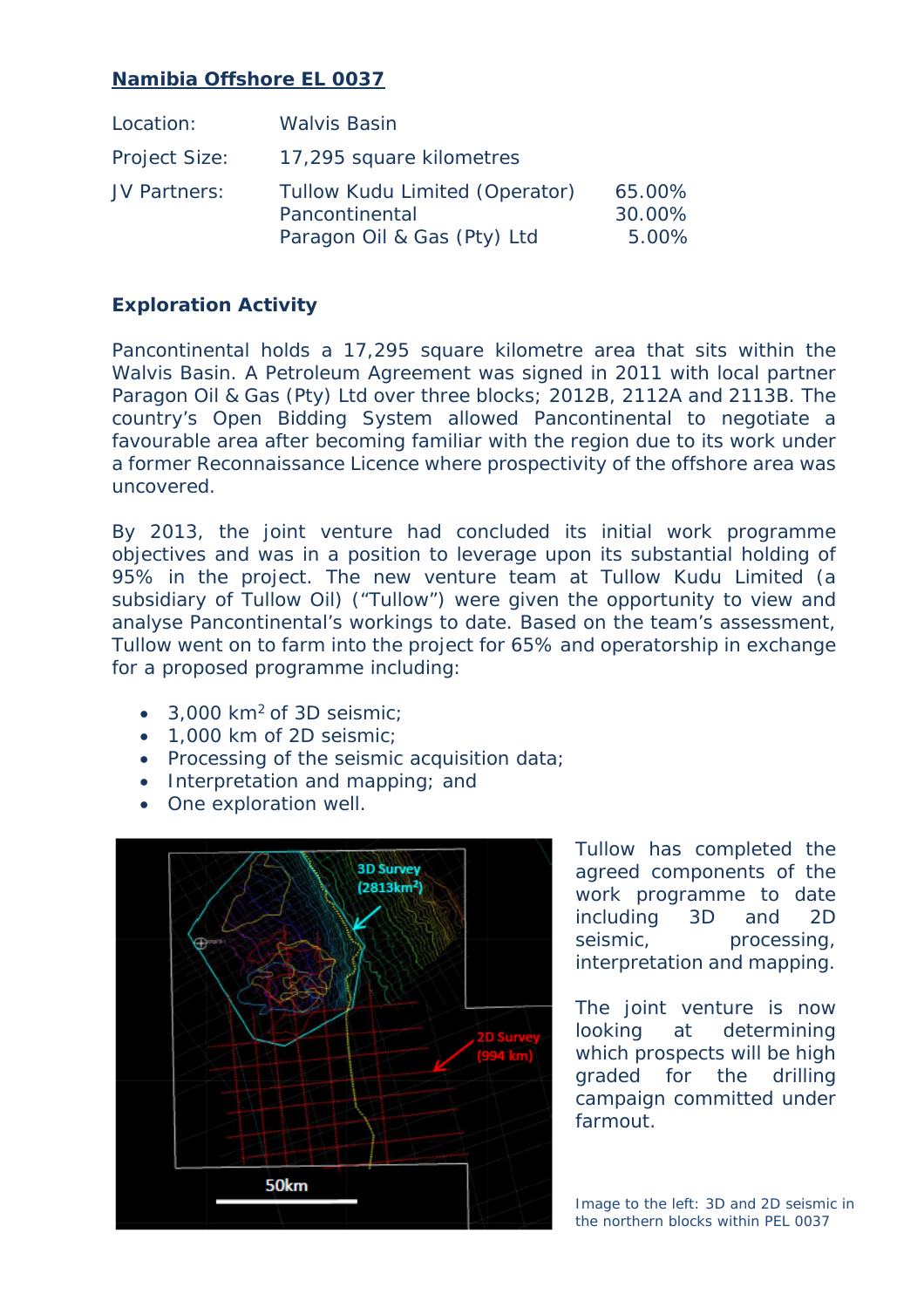

The key Prospects within PEL 0037 include Cormorant, Albatross, Seagull and Gannet North and South. The Prospects are positioned in the northern blocks of the licence and are on trend to the first oil discovery offshore Namibia.

The four main Prospects have been mapped on 3D seismic, with potential for combined Prospective Resources of 915 Million Barrels of oil (recoverable).

PEL 0037 - Prospects, 3D coverage, fairway and regional well

This potential does not include additional potential which may be present in the three leads which have also been mapped and extensive areas not yet covered by 3D seismic (see Cautionary Statement below).

Pancontinental has estimated the prospective resource potential of the Prospects on a deterministic basis, and no probabilistic estimates of chances of drilling success have therefore been made in this case.

| <b>PROSPECT / LEAD</b>        | <b>STATUS</b>   | <b>AREA</b><br>(Sq Km) | <b>PROSPECTIVE</b><br><b>RESOURCE 100%</b><br>$(MmBbls)*$ | <b>NET</b><br><b>PANCONTINENTAL SHARE</b><br>(MmBbls) |
|-------------------------------|-----------------|------------------------|-----------------------------------------------------------|-------------------------------------------------------|
| <b>Albatross</b>              | <b>Prospect</b> | 293                    | 349                                                       | 99.5                                                  |
| <b>Seagull &amp; Gannet S</b> | <b>Prospect</b> | 273                    | 338                                                       | 96.3                                                  |
| <b>Seagull &amp; Gannet N</b> | <b>Prospect</b> | 90                     | 104                                                       | 29.6                                                  |
| <b>Cormorant</b>              | <b>Prospect</b> | 120                    | 124                                                       | 35.3                                                  |
| <b>TOTAL (Prospects Only)</b> |                 |                        | $915*$                                                    | 260.7                                                 |

While the geological and geophysical work indicates prospectivity there are no guarantees before drilling that there will be a discovery of hydrocarbons. If there is a discovery, there is no guarantee that it will be commercial or in such quantities to justify development.

**Cautionary Statement** - The estimated quantities of petroleum that may potentially be recovered by the application of a future development project(s) relate to undiscovered accumulations. These estimates have both an associated risk of discovery and a risk of development. Further exploration appraisal and evaluation is required to determine the existence of a significant quantity of potentially moveable hydrocarbons. **The resources referred to above were announced 28 September 2015.** The company confirms that it is not aware of any new information or data that, in its opinion, materially affects the information included in the relevant market announcement and that all the material assumptions and technical parameters underpinning the estimates in the relevant market announcement continue to apply and have not materially changed.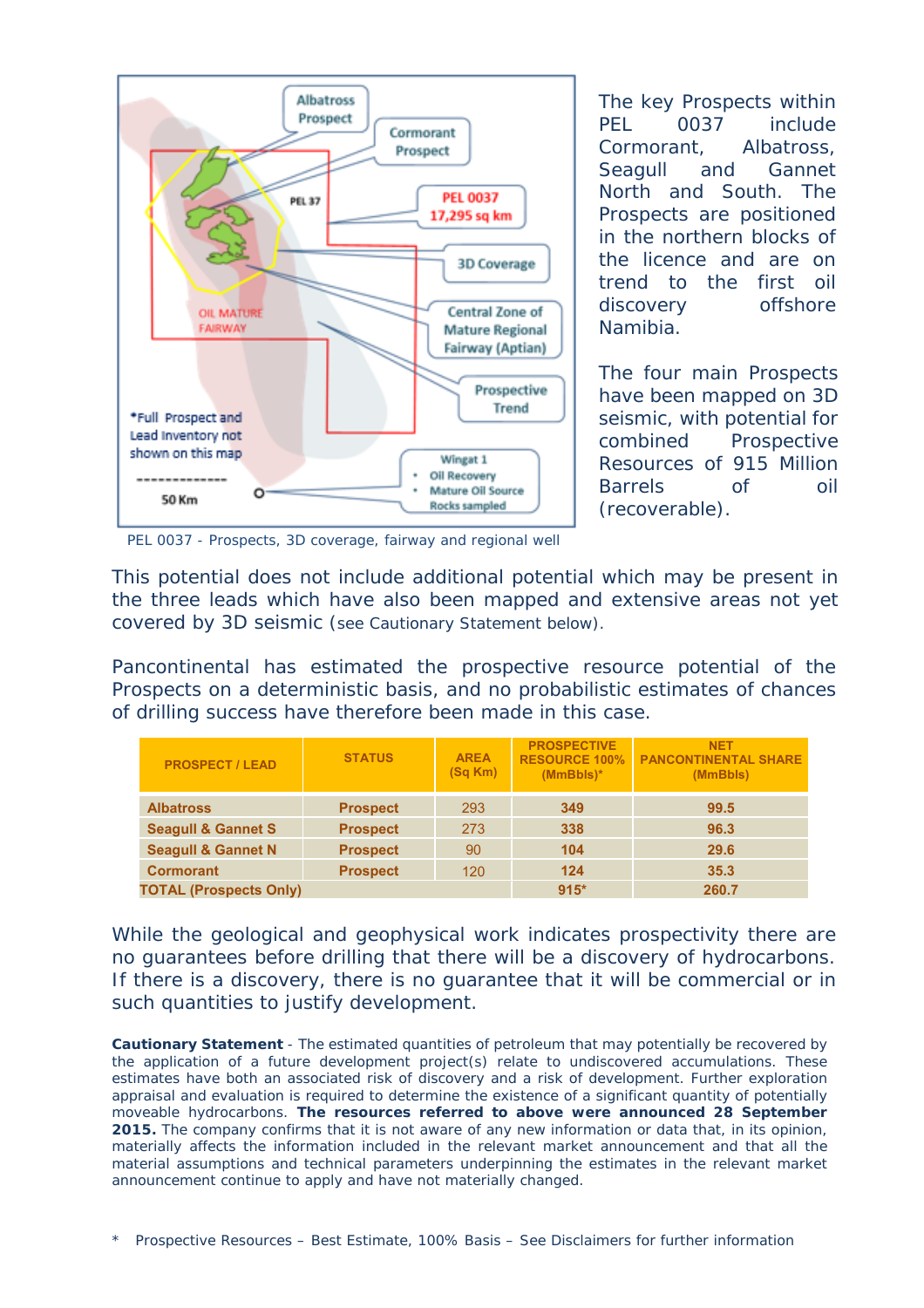# **International Projects**



#### **Kenya Offshore & Onshore**

Pancontinental's Production Sharing Contract ("PSC") for Block L6 in Kenya was signed with the Government of Kenya in 2002. The PSC governs the relationship between joint venture partners and Kenya's Government in respect to exploration and production. The PSC details such items as work commitments, timing and production sharing.

The total area covered by the contract is 5,010 km<sup>2</sup>, which includes both an onshore and offshore portion in the Lamu Basin.

The company's exploration licence is located nearby to its former exploration areas, which both encountered hydrocarbons:

- 2012 Mbawa-1, Kenya L8 • The first ever gas discovery offshore Kenya; and 2014 Sunbird-1, Kenya L10A
	- The first ever oil discovery offshore Kenya.

These discoveries have made Kenya a hydrocarbon exploration destination bringing investment opportunities.



 Pancontinental's current onshore/offshore licence.

 Pancontinental's former L8 licence drilled in 2012 – Offshore Kenya's first gas

 Pancontinental's former L10A licence drilled in 2014 – Offshore Kenya's first oil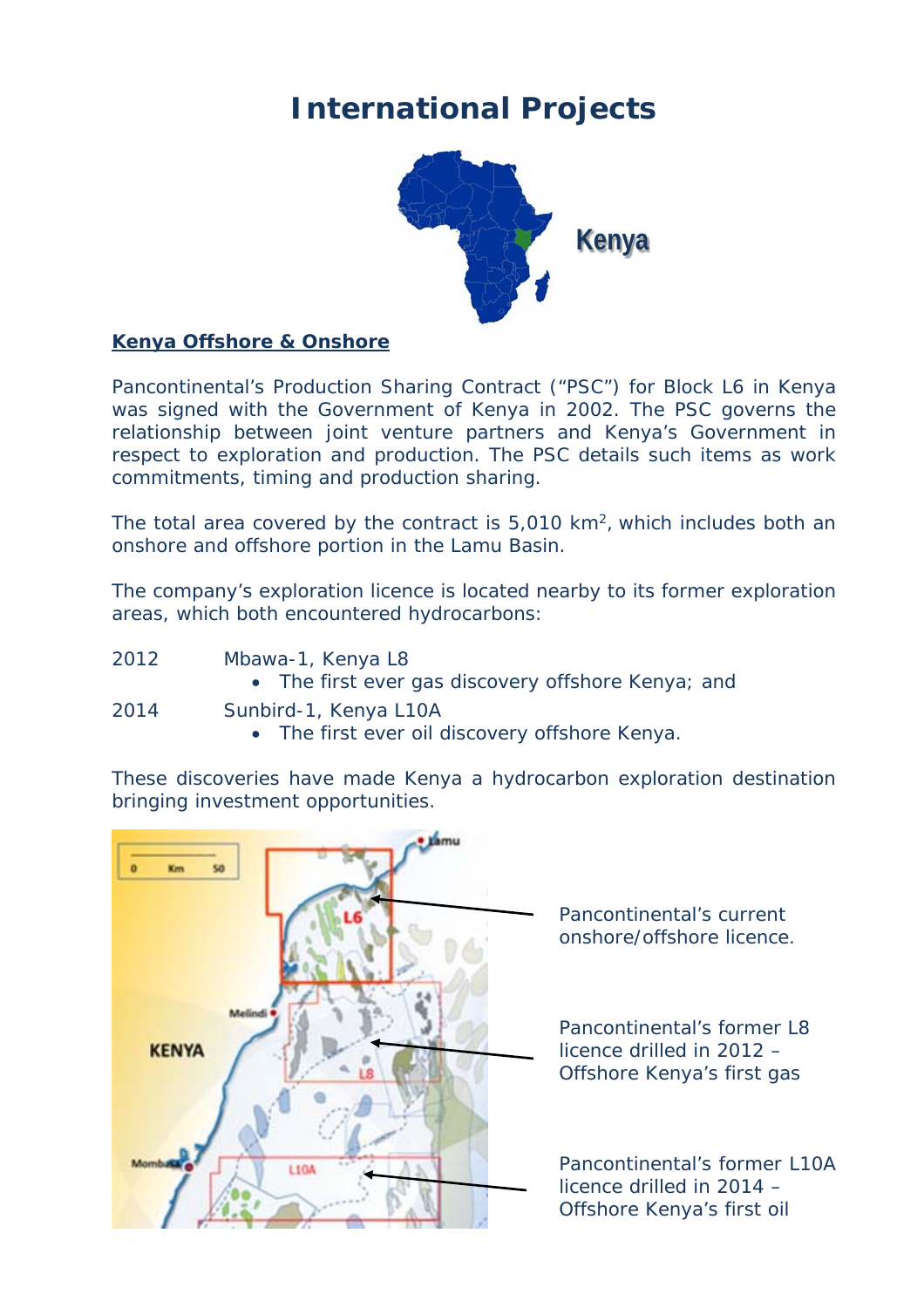## **Kenya Onshore/Offshore Block L6**

| Location:                       | Lamu Basin                                                                    |                  |
|---------------------------------|-------------------------------------------------------------------------------|------------------|
| <b>Project Size:</b>            | 5,010 square kilometres                                                       |                  |
| <b>JV Partners</b><br>Offshore: | <b>FAR Limited (Operator)</b><br>Pancontinental                               | 60.00%<br>40.00% |
| <b>JV Partners</b><br>Onshore:  | Milio International (Operator) 60.00%<br>Pancontinental<br><b>FAR Limited</b> | 16.00%<br>24.00% |

### **Exploration Activity**

#### **Onshore**

The onshore part of Block L6 is operated by Milio International ("Milio"), a Dubai based group who have operated in Kenya for many years. Australia' FAR Limited are also joint venture partners in the project. Prospects within the onshore area include Kudu, Mamba and Boundary Anticline.



Block L6 – Prospects onshore and offshore

Milio are also joint venture partners in neighbouring licence L20. Whilst conducting exploration activities on L20, Milio uncovered the potential in Block L6 and as such farmed into the block for 60% in exchange for a programme of 2D seismic, interpretation, mapping and one exploration well, all free carried for Pancontinental. Although the work programme has not yet progressed as planned, there is ongoing dialogue with the joint venture and Kenyan Ministry to make arrangement for work to commence.

### **Offshore**

FAR Limited ("FAR") are operators of the offshore area of Block L6. Since the grant of the PSC numerous exploration activities have taken place within the licence area from 2D and 3D seismic programmes, desktop studies, Falcon airborne gravity and magnetics surveys.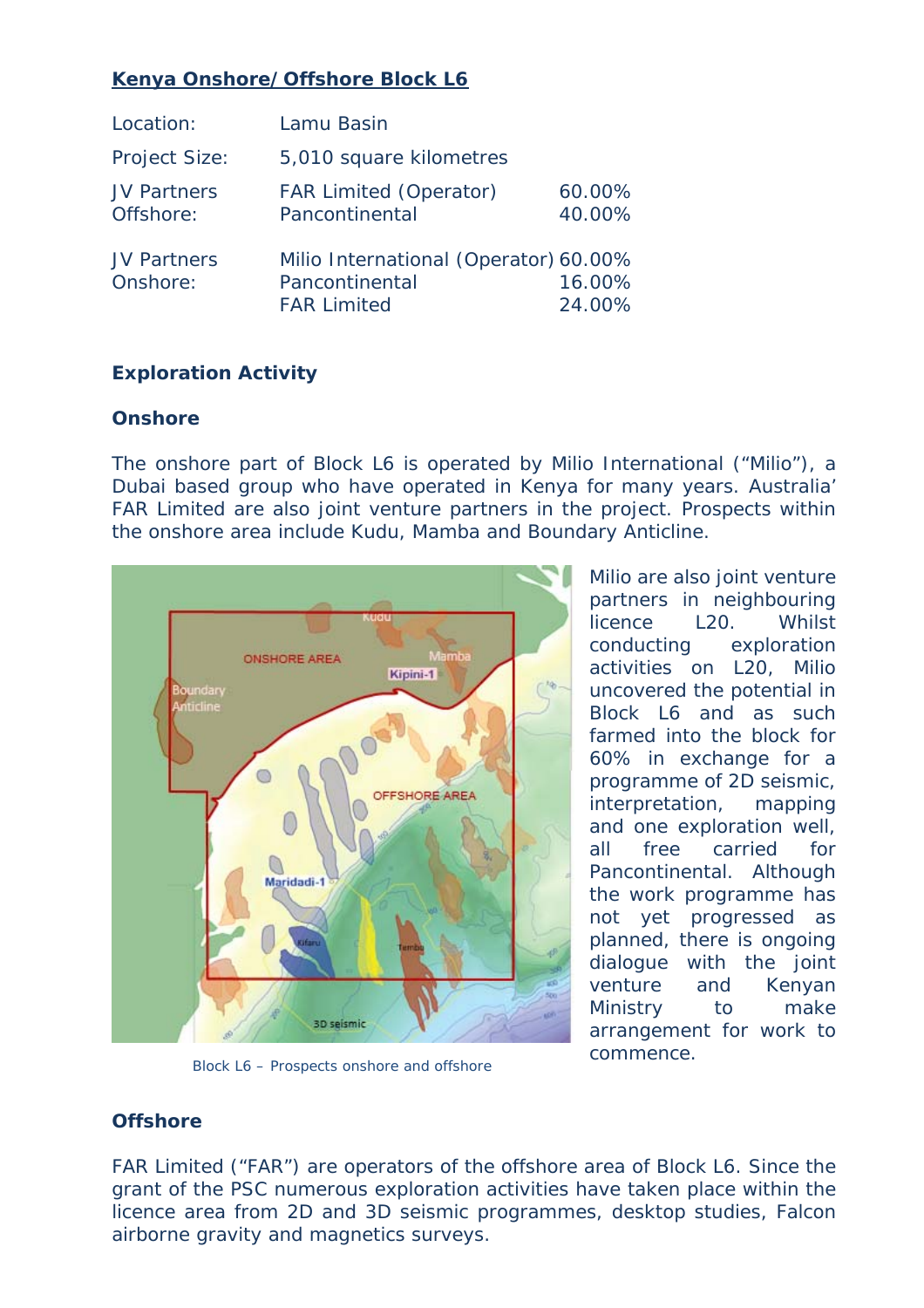Large prospects such as Tembo and Maridadi were uncovered and are located in the southern portion of the offshore area, on trend to the play opening Sunbird-1 discovery drilled in 2014 by Pancontinental and its co-venturers.

The theory for oil generation in the area stems from the belief that there is an oil and gas "source kitchen" with hydrocarbon trapping prospects identified close by.

Future activities for Block L6 will be decided after agreement with operator FAR as to the direction the joint venture will take.

#### **New Ventures**

During the quarter, the Company evaluated opportunities to add to its current portfolio of assets. Pancontinental is looking at projects that would create wealth without reducing balance sheet strength and preserve the company's cash reserves.

| <b>Licence</b><br>Location | <b>Licence</b><br><b>Reference</b> | <b>PCL</b><br>(consolidated)<br>interest at the<br>beginning of<br>the quarter | <b>Movements</b><br>for the<br>current<br>quarter | <b>PCL</b><br>(consolidated)<br>interest at the<br>end of the<br>quarter |
|----------------------------|------------------------------------|--------------------------------------------------------------------------------|---------------------------------------------------|--------------------------------------------------------------------------|
| Kenya                      | L6 offshore                        | 40.00%                                                                         | 0.00%                                             | 40.00%                                                                   |
|                            | L6 onshore                         | 16.00%                                                                         | 0.00%                                             | 16.00%                                                                   |
| Namibia                    | <b>PEL 0037</b>                    | 30.00%                                                                         | 0.00%                                             | 30.00%                                                                   |

## **Licence Schedule**

## **Corporate**

### **Cash Position**

- » As at 30 September 2016, Pancontinental's cash position was \$739,000;
- » The major items of expenditure during the September 2016 Quarter were:
	- o Exploration and Evaluation \$86,000; and
	- o Administration \$149,000.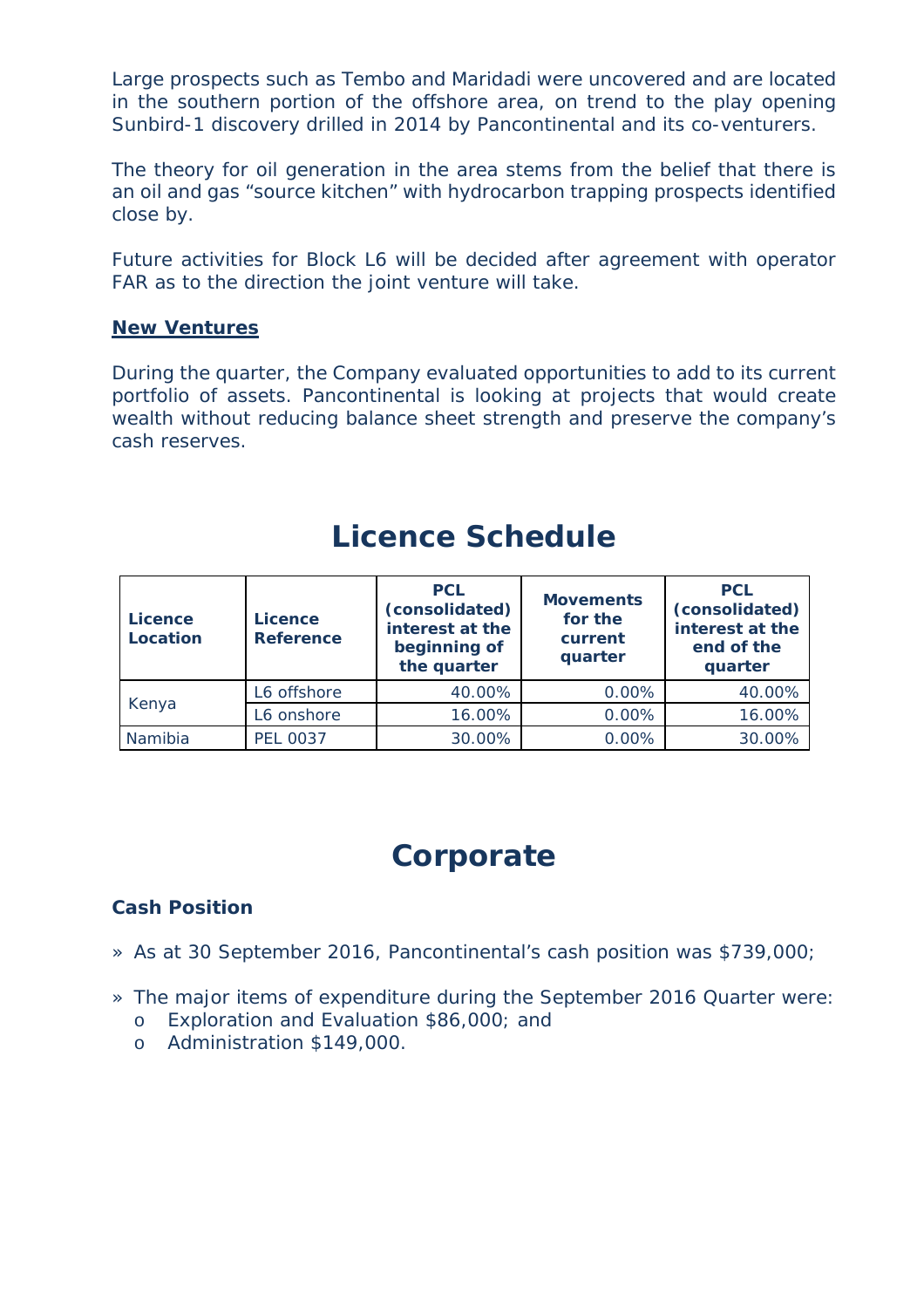#### **Conference**



In September, Finance Director Ernie Myers had the pleasure of being invited to present at the Africa Oil, Gas and Energy Conference 2016, an event connecting professionals from the Australian oil and gas sector with African local knowledge experts, government officials, potential projects and investment opportunities.



#### **Company Enquiries:**

Barry Rushworth CEO and Director Tel: +61 8 6363 7090 Email: info@pancon.com.au